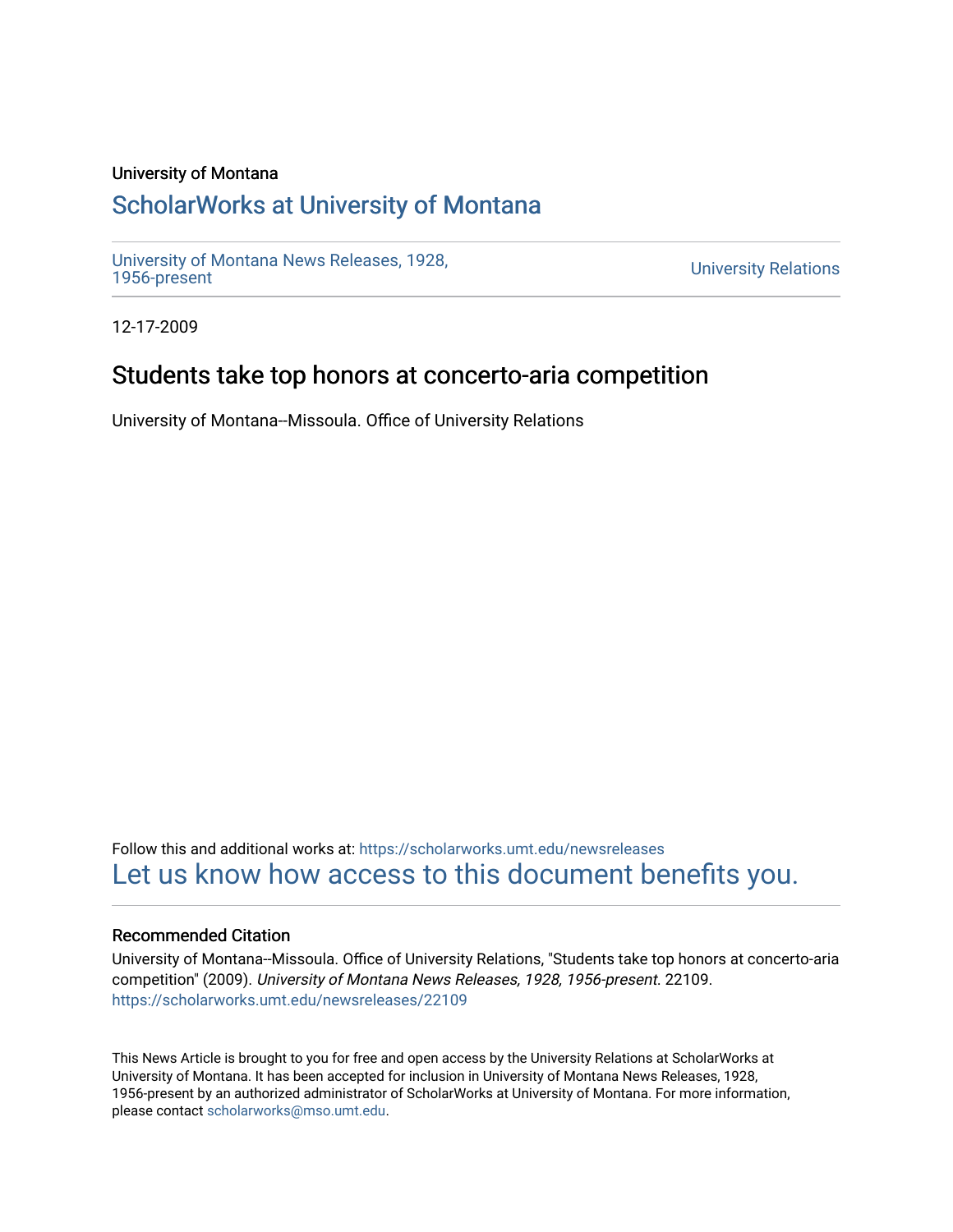

UNIVERSITY RELATIONS • MISSOULA. MT 59812 • 406.243.2522 • FAX: 406.243.4520

# <u>EWS RELEASE</u>

Dec. 17, 2009

**Contact:** Professor Anne Basinski, UM School of Music, 406-243-5192, [anne.basinski@umontana.edu](mailto:anne.basinski@umontana.edu).

## **STUDENTS TAKE TOP HONORS AT CONCERTO-ARIA COMPETITION**

### **MISSOULA -**

Three University of Montana seniors have been named winners of the UM School of

Music 2009 Concerto-Aria Competition, held Dec. 11 in the Music Recital Hall.

In addition to taking top awards in the competition, the students will be featured

performers with the UM Symphony Orchestra at events during spring semester.

This year's Concerto-Aria Competition winners are:

- Luke Juras, trumpet, from **Great Falls.**
- Lauren Gibson, flute, from **Mercer Island**, Wash.
- Seth Quay, piano, from **Dillon.**

Quay will be featured with the orchestra at a March 23 concert in the University Theatre. Juras and Gibson will be featured performers at UM's annual Honors Convocation. The event is held each May to honor scholarship recipients and donors.

"The UM Concerto-Aria Competition gives our most talented performers a chance to show their best work," said UM music Professor Anne Basinski. "It is a great privilege to play as a soloist with a full symphony orchestra. To have so many skilled people donating their time and talent to work on music that the soloist has chosen is a rare opportunity for a young musician."

Students who received honorable mention in this year's competition are:

■ Luke Truman, tuba, a UM freshman from **Rexford.**